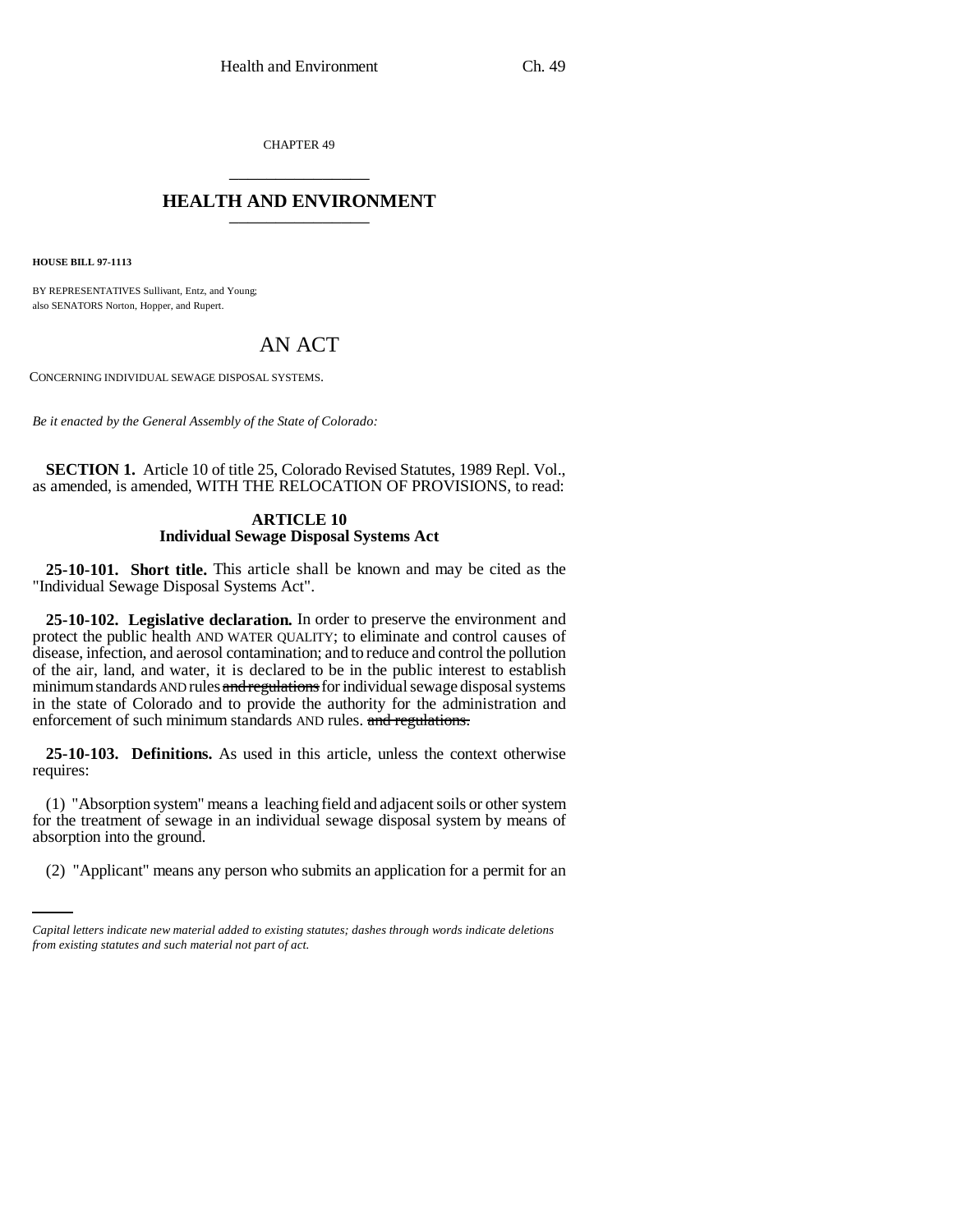individual sewage disposal system.

(3) "Department" means the department of public health and environment of the state of Colorado created by section 25-1-102.

(4) "Dispersal system" means a system for the disposal of effluent, after final treatment in an individual sewage disposal system, by a method which THAT does not depend upon or utilize the treatment capability of the soil.

(5) "Division" means the division of administration of the department.

(6) "Effluent" means the liquid waste discharge from an individual sewage disposal system.

(7) "ENVIRONMENTAL HEALTH SPECIALIST" MEANS A PERSON WHO IS TRAINED IN PHYSICAL, BIOLOGICAL, OR SANITARY SCIENCE TO CARRY OUT EDUCATIONAL AND INSPECTIONAL DUTIES IN THE FIELD OF ENVIRONMENTAL HEALTH.

(8) "GUIDELINES FOR RULES" MEANS GUIDELINES FOR INDIVIDUAL SEWAGE DISPOSAL SYSTEMS ADOPTED AND REVISED BY THE STATE BOARD PURSUANT TO THE AUTHORITY GRANTED TO THE STATE BOARD UNDER THIS ARTICLE.

 $(7)$  (9) "Health officer" means the chief administrative and executive officer of a local health department, or the appointed health officer of the local board of health.

(8) (10) "Individual sewage disposal system" OR "ISDS" and the term "system" where the context so indicates mean an absorption system of any size or flow or a system or facility for treating, neutralizing, stabilizing, or disposing of sewage which THAT is not a part of or connected to a sewage treatment works.

 $(9)$  (11) "Local board of health" means any local, county, district, or regional board of health.

 $(10)$  (12) "Local health department" means any city, county, city and county, district, or regional health department and may include a local board of health OR LOCAL AGENCY DELEGATED BY A LOCAL BOARD OF HEALTH TO OVERSEE ISDS PERMITTING AND INSPECTION OR AN ISDS PROGRAM.

 $(11)(13)$  "Percolation test" means a subsurface soil test at the depth of a proposed absorption system or similar component of an individual sewage disposal system to determine the water absorption capability of the soil, the results of which are normally expressed as the rate at which one inch of water is absorbed.

(12) (14) "Permit" means a permit for the construction or alteration, installation, and use or for the repair of an individual sewage disposal system.

 $(13)(15)$  "Person" means an individual, partnership, firm, corporation, association, or other legal entity and also the state, any political subdivision thereof, or other governmental entity.

(14) (16) "Registered professional engineer" means an engineer licensed in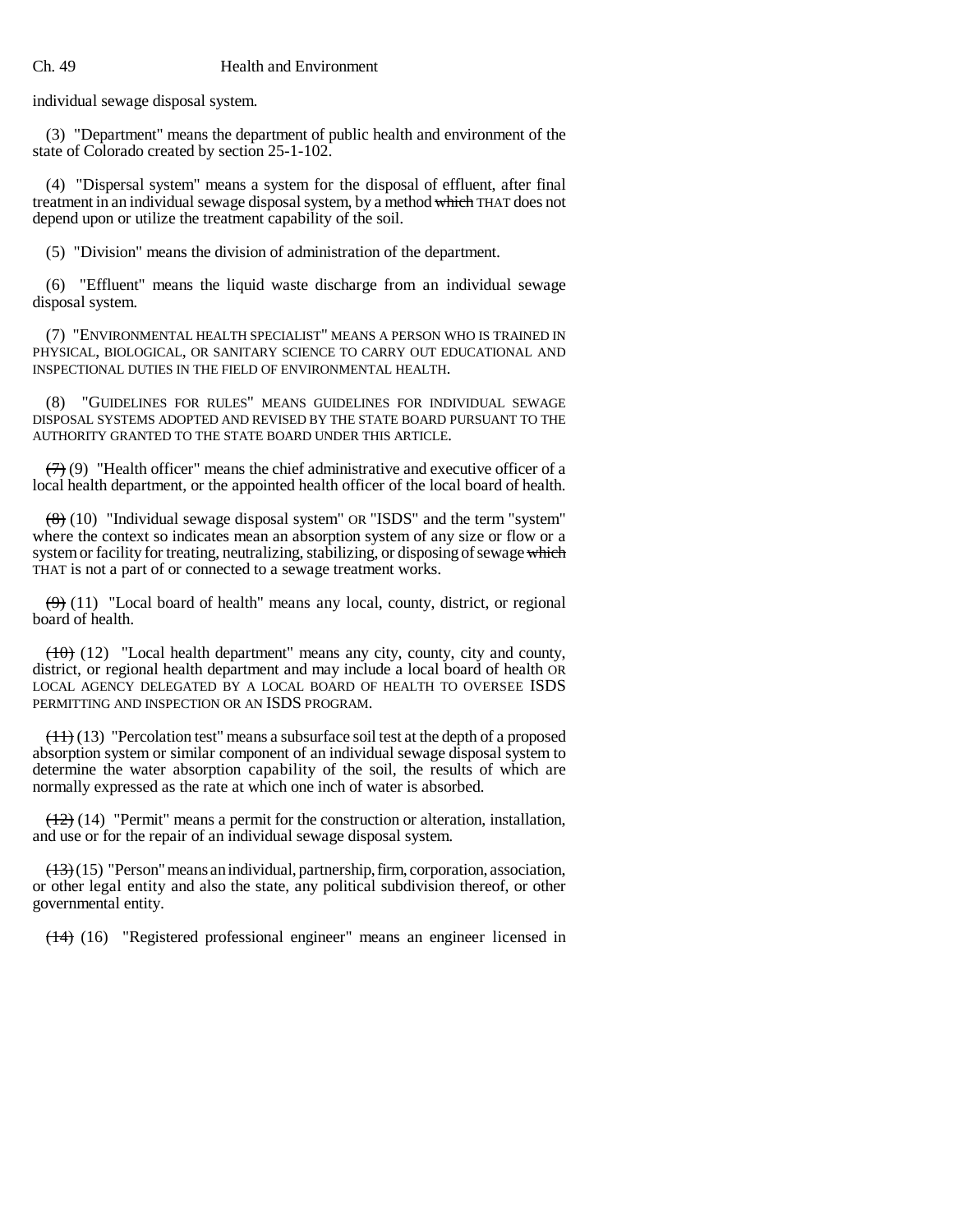accordance with part 1 of article 25 of title 12, C.R.S.

(15) (17) "Sanitarian" means a person who is trained in physical, biological, and sanitary sciences to carry out inspectional and educational duties in the field of environmental sanitation.

(18) "SEPTAGE" MEANS A LIQUID OR SEMISOLID THAT INCLUDES NORMAL HOUSEHOLD WASTES, HUMAN EXCRETA, AND ANIMAL OR VEGETABLE MATTER IN SUSPENSION OR SOLUTION GENERATED FROM A RESIDENTIAL SEPTIC TANK SYSTEM. "SEPTAGE" MAY INCLUDE SUCH MATERIAL ISSUED FROM A COMMERCIAL ESTABLISHMENT IF THE COMMERCIAL ESTABLISHMENT CAN DEMONSTRATE TO THE DEPARTMENT THAT SUCH MATERIAL MEETS THE DEFINITION FOR SEPTAGE SET FORTH IN THIS SUBSECTION (18). "SEPTAGE" DOES NOT INCLUDE CHEMICAL TOILET RESIDUALS.

 $(16)(19)$  "Sewage" means a combination of liquid wastes which THAT may include chemicals, house wastes, human excreta, animal or vegetable matter in suspension or solution, and other solids in suspension or solution, and which THAT is discharged from a dwelling, building, or other establishment.

(17) (20) "Sewage treatment works" means a system or facility for treating, neutralizing, stabilizing, or disposing of sewage, which system or facility has a designed capacity to receive more than two thousand gallons of sewage per day. The term "sewage treatment works" includes appurtenances such as interceptors, collection lines, outfall and outlet sewers, pumping stations, and related equipment.

 $(18)$  (21) "State board" means the state board of health created by section 25-1-103.

 $(19)$  (22) "State waters" means any and all surface and subsurface waters which THAT are contained in or flow in or through this state, except waters in sewerage systems, waters in treatment works of disposal systems, waters in potable water distribution systems, and all waters withdrawn for use, until all uses and treatment have been completed.

 $(20)(23)$  "Systems cleaner" means a person engaged in and who holds himself OR HERSELF out as a specialist in the cleaning and pumping of sewage disposal systems and removal of the residues deposited in the operation thereof.

 $(21)(24)$  "Systems contractor" means a person engaged in and who holds himself OR HERSELF out as a specialist in the installation, renovation, and repair of sewage disposal systems.

**25-10-104. Regulation of individual sewage disposal systems.** (1) The division shall develop and the state board shall adopt guidelines for rules and regulations not later than August 1, 1973, providing minimum standards for the location, construction, performance, installation, alteration, and use of individual sewage disposal systems within the state of Colorado. THE STATE BOARD IS AUTHORIZED TO ESTABLISH CRITERIA FOR ISSUING VARIANCES IN SUCH GUIDELINES. Such guidelines shall comply with the provisions set forth in section 25-10-105, and shall be the basis for the adoption of detailed rules and regulations by local boards of health pursuant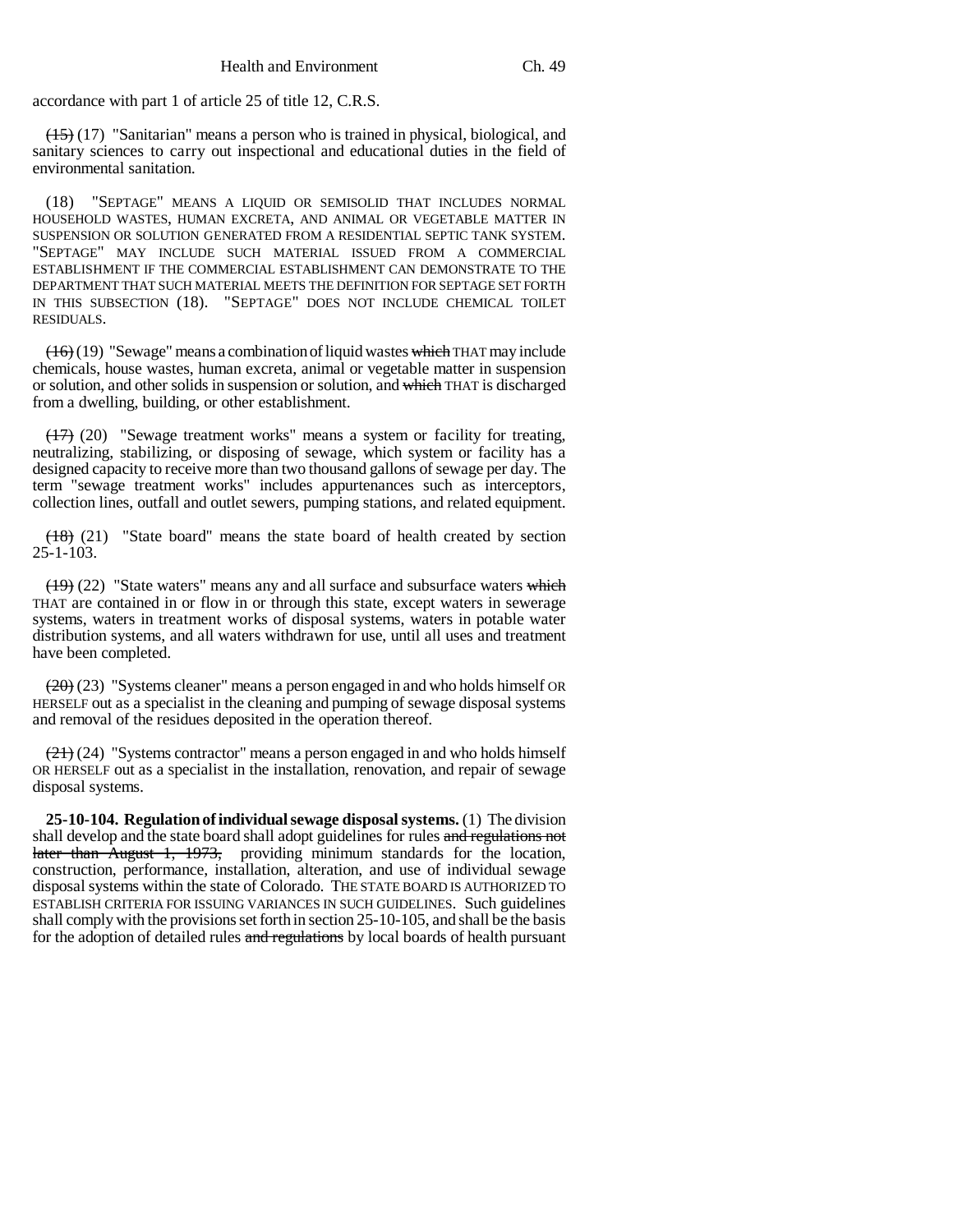to subsection (2) of this section.

(2) Every local board of health in the state shall develop and adopt rules  $\alpha$ nd regulations for individual sewage disposal systems within their respective areas of jurisdiction. not later than October 1, 1973. Such rules and regulations shall comply with the guidelines adopted by the state board pursuant to subsection (1) of this section and with the minimum requirements set forth in sections 25-10-105 and 25-10-106. Before finally adopting such rules and regulations, or any amendment thereto, the local board of health shall hold a public hearing on the proposed rules and regulations, or amendments thereto. Notice of the time and place of such hearing shall be given at least once, at least twenty days in advance thereof, in a newspaper of general circulation within its area of jurisdiction. The local board of health may make changes or revisions in the proposed rules and regulations, or amendments thereto, after the public hearing and prior to final adoption, and no further public hearing shall be required regarding such changes or revisions. All rules and regulations, and amendments thereto shall be transmitted to the department not later than five days after final adoption and shall become effective forty-five days after final adoption unless the department has sooner notified the local board of health that the rules and regulations, or amendments thereto are not in compliance with sections 25-10-105 and 25-10-106.

(3) If a local board of health has not adopted rules and regulations in compliance with this section and submitted them to the state board, by October 8, 1973, the state board shall then promulgate rules and regulations for such areas of the state for which no complying rules and regulations have been adopted, except for such areas as are serviced exclusively by a sewage treatment works. Rules and regulations promulgated by the state board shall comply with the guidelines and minimum requirements set forth in sections 25-10-105 and 25-10-106 and shall be the same for all the areas of the state for which the state board promulgates such rules and regulations except as may be appropriate to provide for differing geologic conditions.

(4) Rules and regulations may be adopted by a local board of health after action by the state board under subsection  $(3)$  of this section, if such rules and regulations are adopted in compliance with the procedural requirements of subsection (2) of this section and are no less stringent than those promulgated by the state board. Rules and regulations of the local board so adopted shall then become effective only after they are transmitted to the division and are found to be in compliance with the provisions of this subsection (4) and of sections 25-10-105 and 25-10-106.

(5) Rules and regulations pertaining to individual sewage treatment systems in effect on July 1, 1973, shall remain in effect until superseded by rules and regulations adopted pursuant to this article.

(6) Fees authorized in this article shall be set at such amounts as are deemed necessary to cover the operation expenses ACTUAL AND DIRECT COSTS of the several agencies OPERATION OF THE ISDS PROGRAM.

**25-10-105. Minimum standards for individual sewage disposal systems.** (1) Rules and regulations adopted by local boards of health under section 25-10-104 (2) or (4) or promulgated by the department under section 25-10-104 (3) shall govern all aspects of the performance, location, construction, alteration, installation, and use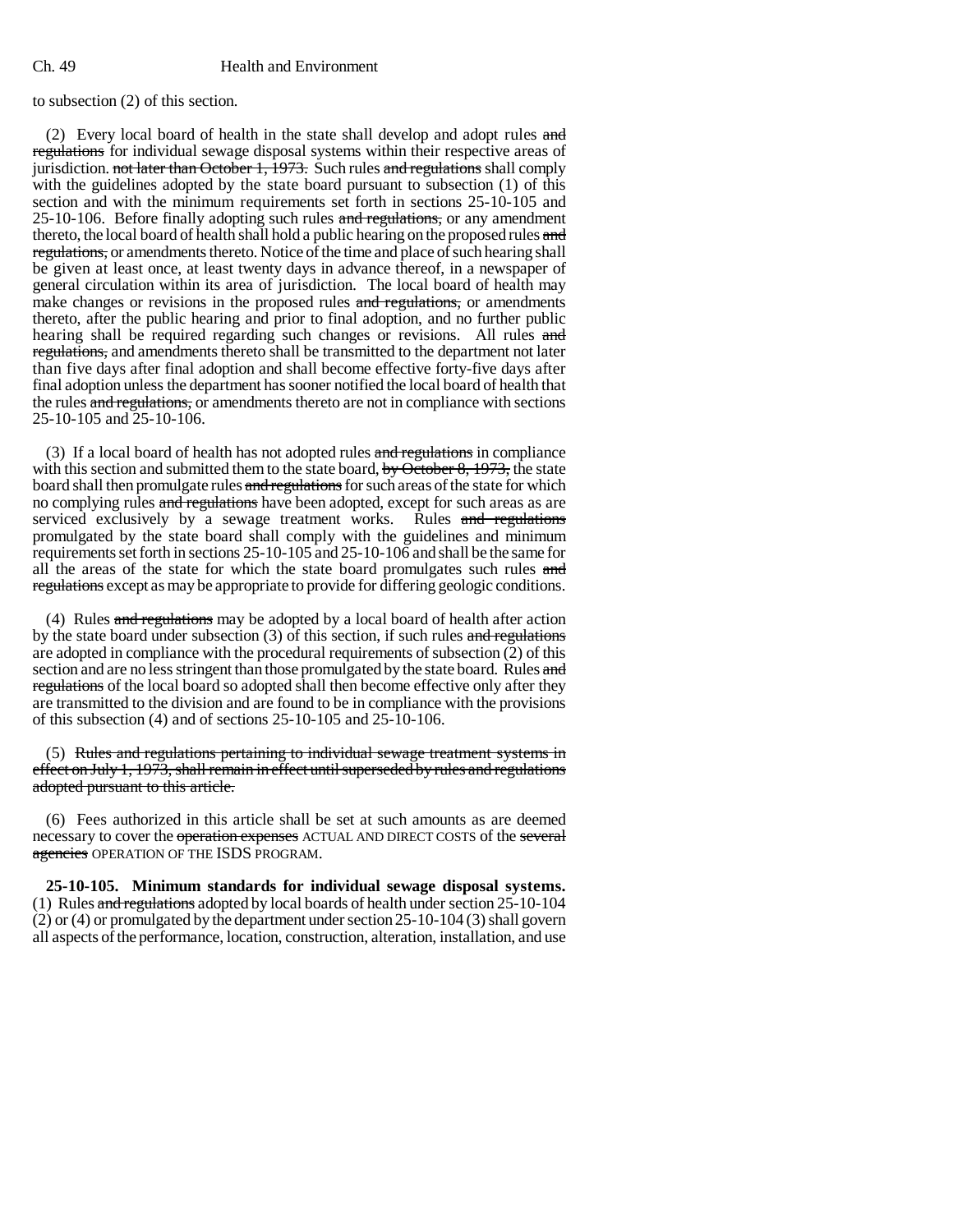of individual sewage disposal systems and shall include, as a minimum, provisions regarding the following matters:

(a) Performance of soil percolation tests OR OTHER SOIL EVALUATION;  $\frac{1}{2}$  in at least three test holes in the area in which the absorption field of a proposed system is to be located. A test hole must be drilled in each twelve hundred square foot area of the leach field, and one test hole must be drilled to a maximum of eight feet deep or to bedrock, and must be drilled to give a fair indication of the soil condition. The tests shall be performed by a registered professional engineer or a competent technician of the local health department, unless the tests were previously performed by a registered professional engineer and the results thereof submitted with the application for the permit. If an application is for a system which does not utilize a soil absorption system, but which employs a dispersal system, the local board of health may waive the requirement of percolation tests upon request by the applicant supported by an adequate subsoil and bedrock report and by a showing that the tests are not essential to the proper design of the system and that the absence of test data involves no danger to the public health.

(b) Methods for calculating the maximum daily sewage flow, which shall not exceed the capacity for which the system is designed;

(c) Design criteria, including, where applicable, minimum capacities based on daily sewage flow, and construction standards for septic tanks, other types of holding or pretreatment tanks, building sewers and sewer lines, greasetraps, distribution boxes, and serial distribution systems;

(d) Minimum distances from the various components of a system to pertinent terrain features, including: Streams, lakes, watercourses, springs, wells, subsoil drains, cisterns, water lines, suction lines, gulches, dwellings, other occupied buildings, and property lines, GROUNDWATER, AND BEDROCK;

(e) For systems treating and disposing of effluent through an absorption system: Methods for calculating minimum absorption area for various types of absorption systems INDIVIDUAL SEWAGE DISPOSAL SYSTEMS and design criteria and construction standards for such types of absorption systems; as the department and the local board of health authorize, which may include absorption trenches, seepage beds, seepage pits, sand filter trenches, and subsurface sand filters. Unless designed by a registered professional engineer and approved by the local board of health, no such system may be permitted in areas in which the soil percolation rate is slower than one inch in sixty minutes or faster than one inch in five minutes; in which the maximum seasonal level of the groundwater table is less than four feet below the bottom of the proposed absorption system; in which bedrock exists less than four feet below the bottom of the proposed absorption system; or which has a slope in excess of thirty percent.

(f) PROVISIONS INDICATING WHEN AN INDIVIDUAL SEWAGE DISPOSAL SYSTEM MUST BE DESIGNED BY A REGISTERED PROFESSIONAL ENGINEER AND APPROVED BY THE LOCAL HEALTH DEPARTMENT;

(f) (g) For systems disposing of effluent into state waters: In cooperation and coordination with the water quality control commission, procedures for obtaining site location approval and discharge permits; general design criteria; adoption of effluent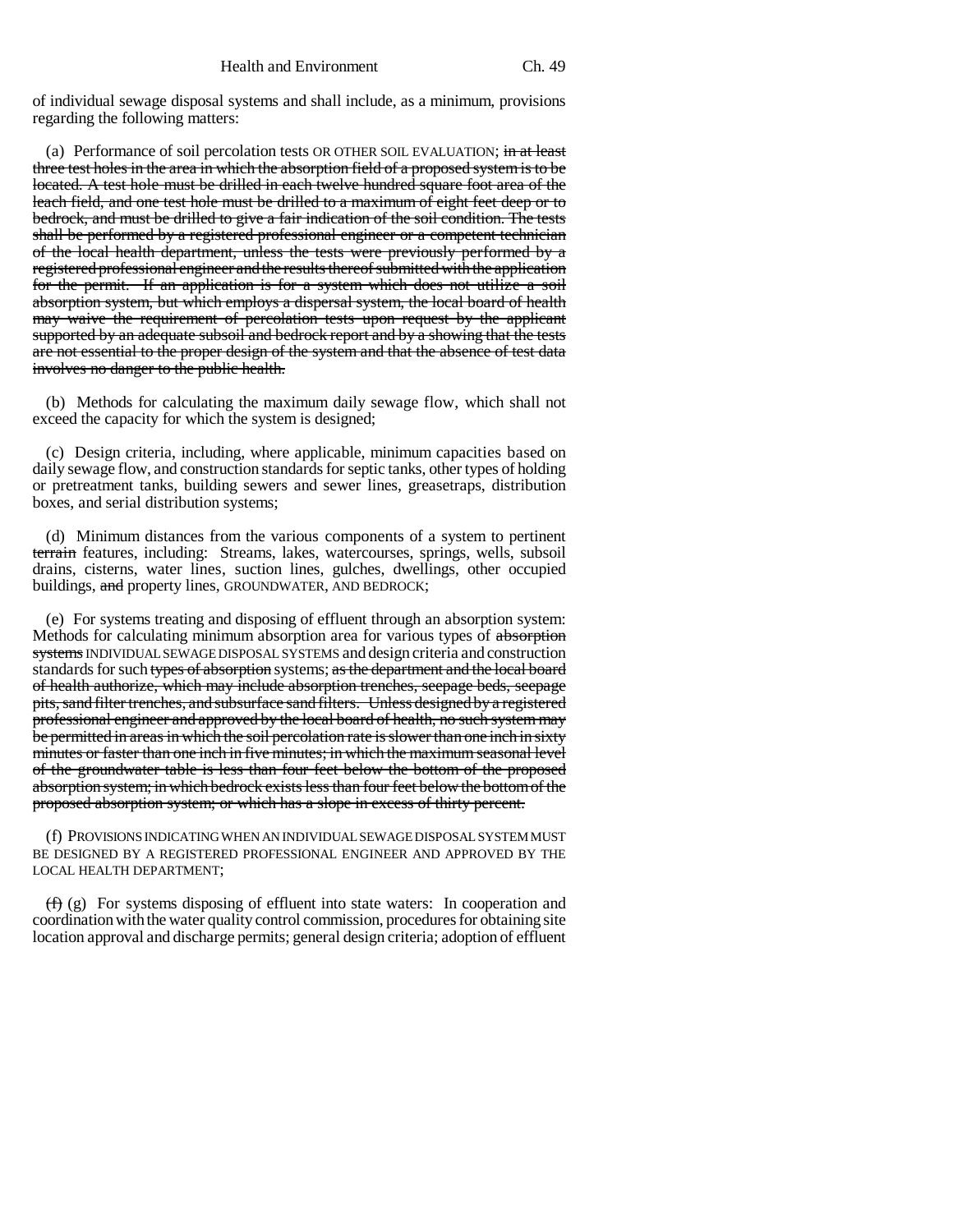standards; requirement of design by a registered professional engineer; and mandatory review by the local board of health DEPARTMENT of each application for such a system;

 $\left(\frac{g}{g}\right)$  (h) For systems disposing of effluent by discharge upon the surface of the ground: Specific performance criteria to insure that such surface discharge does not drain from the property on which the system is located, except by permit from the local board of health, and does not otherwise create a hazard to public health OR WATER QUALITY or constitute a nuisance or undue risk of pollution; requirement of design by a registered professional engineer; and mandatory review by the local board of health DEPARTMENT of each application for such a system;

 $(h)$  (i) Design criteria and construction standards for vaults; for privies and slit trenches, either of which may be prohibited at the option of the local board of health DEPARTMENT; for incineration toilets, and chemical toilets; and for minisystems GRAYWATER limited to disposal of waste water from sinks, lavatories, tubs, and showers;

 $(i)$  (i) Performance criteria and construction standards for evapotranspiration systems which THAT dispose of effluent into the air by evaporation from a soil surface or transpiration of plants;

 $(f)$  (k) Performance criteria and construction standards for systems which THAT dispose of effluent by means of dispersal systems;

 $(k)$  (1) Performance criteria and construction standards for systems which THAT service commercial, business, institutional, or industrial property or multifamily dwellings; requirement of design by a registered professional engineer; and mandatory review by the local board of health DEPARTMENT of each application for such a system.

(m) IF A LOCAL BOARD OF HEALTH IS A SEPARATE GOVERNMENTAL ENTITY FROM ANY GENERAL PURPOSE GOVERNMENT, A PROVISION:

(I) REQUIRING THE LOCAL BOARD OF HEALTH TO NOTIFY THE LOCAL GENERAL PURPOSE GOVERNMENT RESPONSIBLE FOR ISSUING BUILDING PERMITS WHENEVER THE LOCAL BOARD OF HEALTH INTENDS TO APPROVE AN APPLICATION FOR AN INDIVIDUAL SEWAGE DISPOSAL SYSTEM; AND

(II) REQUIRING THE LOCAL BOARD OF HEALTH TO PROVIDE AN OPPORTUNITY FOR COMMENT BY SUCH LOCAL GENERAL PURPOSE GOVERNMENT.

 $(2)$  (a) The guidelines and regulatory provisions adopted by the state board and by the local boards pursuant to subsection  $(1)$  of this section shall conform to or exceed the minimum standards and criteria set forth in the "manual of septic tank practice", United States public health service publication no. 526, revised 1967, where applicable. A LOCAL BOARD OF HEALTH SHALL HAVE AUTHORITY TO GRANT VARIANCES TO ISDS RULES IN ACCORDANCE WITH THE GUIDELINES FOR RULES ADOPTED AND REVISED BY THE STATE BOARD PURSUANT TO THE AUTHORITY GRANTED TO THE STATE BOARD UNDER THIS ARTICLE.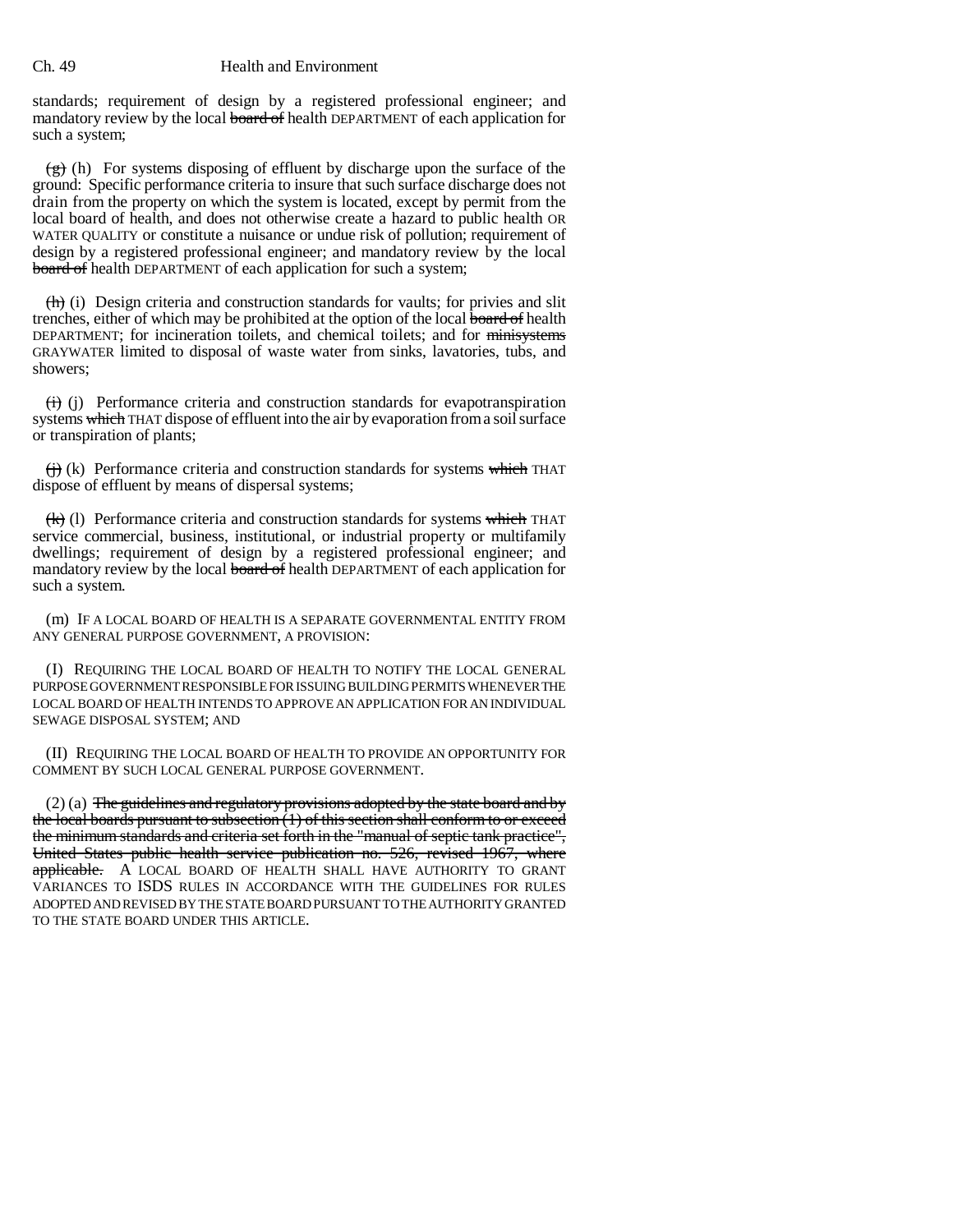(b) APPLICANTS FOR A VARIANCE FROM THE PROVISIONS OF ISDS RULES SHALL HAVE THE BURDEN OF SUPPLYING THE AGENCY WITH INFORMATION DEMONSTRATING THAT CONDITIONS EXIST THAT WARRANT THE GRANTING OF A VARIANCE.

**25-10-106. Basic rules for local administration.** (1) Rules and regulations adopted by local boards of health under section 25-10-104 (2) or (4) or promulgated by the department under section 25-10-104 (3) shall govern all aspects of the application for and issuance of permits, the inspection, testing, and supervision of installed systems, the issuance of cease and desist orders, the maintenance and cleaning of systems, and the disposal of waste material, and shall, as a minimum, include provisions regarding the following matters:

(a) Procedures by which application may be made for the issuance of a permit for an individual sewage disposal system. A fee not to exceed one hundred fifty dollars may be charged by local health departments for accepting and processing such applications. Such fee shall be based on the average cost in the county of processing said applications during the preceding calendar year. The application for a permit shall be in writing and shall include such information, data, plans, specifications, statements, and commitments as may be required by the local board of health in order to carry out the purposes of this article.

(b) Review of the application and inspection of the proposed site by the local health department;

(c) Specification of mandatory tests to be performed by the local health department OR UNDER THE SUPERVISION OF A REGISTERED PROFESSIONAL ENGINEER, including percolation tests unless excused or previously performed by a registered professional engineer;

(d) Specification of additional tests to be performed and reports to be made by the applicant and the circumstances under which such tests or reports may be required by the local health department;

(e) Determination on behalf of the local health department by a sanitarian, AN ENVIRONMENTAL HEALTH SPECIALIST, or a registered professional engineer after review of the application, site inspection, test results, and other required information, whether the proposed system is in compliance with the requirements of, and the rules and regulations adopted under, this article; and the issuance of a permit by the health officer or his THE HEALTH OFFICER'S designated representative if the proposed system is determined to be in compliance with the requirements of this article and the rules and regulations adopted under this article;

(f) Review by the local board of health, upon request of an applicant, of applications denied by the health officer DEPARTMENT;

(g) The circumstances under which ALL applications for certain types of systems, in addition to those specified in section  $25-10-105$  (1) (f), (1) (g), and (1) (j) and in section  $25$ -10-107 (2), shall be subject to mandatory review by the local board of health DEPARTMENT to determine whether a permit shall issue;

(h) Final inspection of a system to be made by the local health department OR ITS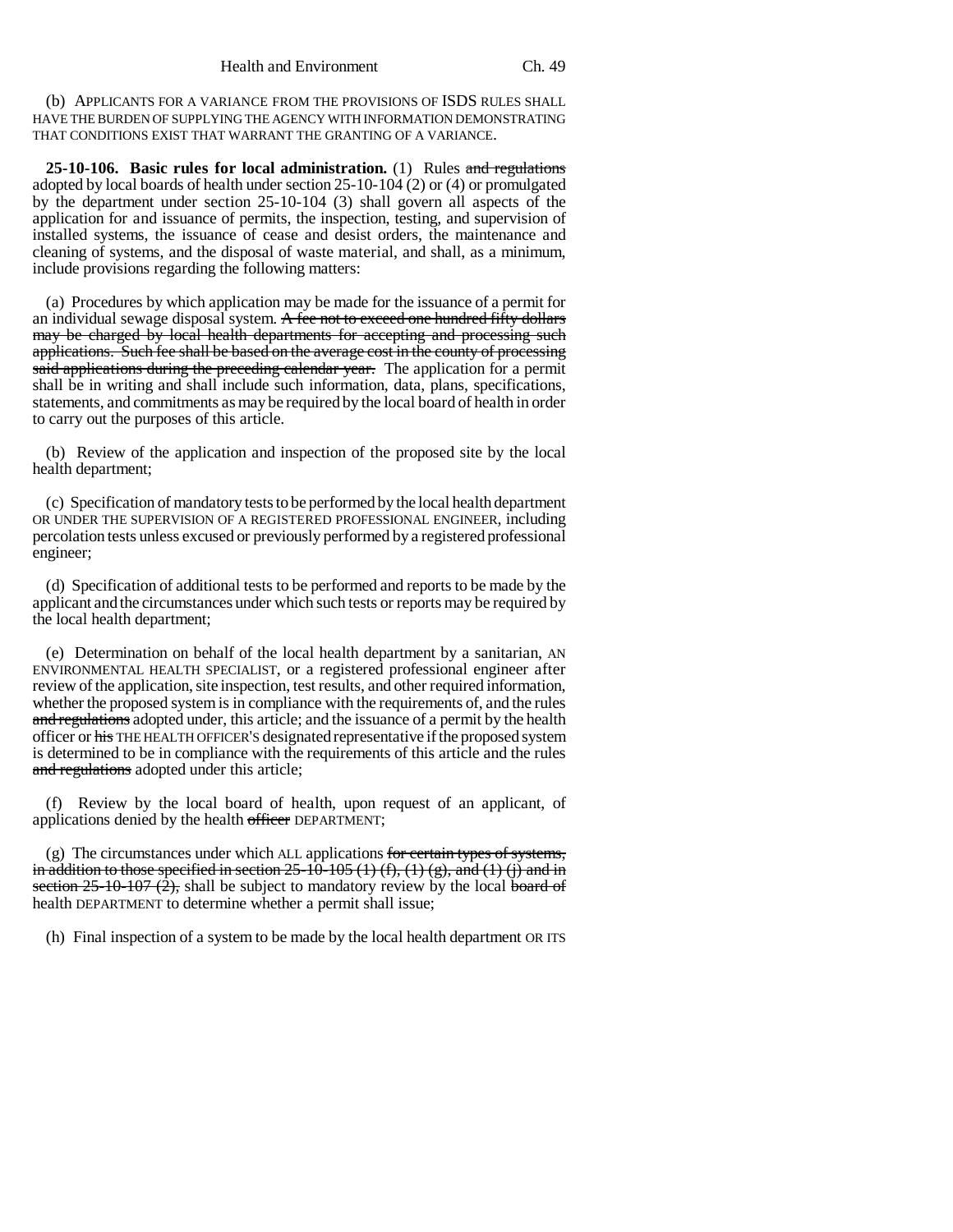DESIGNATED REGISTERED PROFESSIONAL ENGINEER after construction, installation, alteration, or repair work under a permit has been completed, but before the system is placed in use, to determine that the work has been performed in accordance with the permit and that the system is in compliance with this article and the rules and regulations adopted under this article;

(i) Inspection of operating systems at reasonable times, and upon reasonable notice to the occupant of the property, to determine if the system is functioning in compliance with this article and the rules and regulations adopted under this article. Officials of the local health department shall be permitted to enter upon private property for purposes of conducting such inspections.

(j) Issuance of a repair permit and an emergency use permit to the owner or occupant of property on which a system is not functioning properly IN COMPLIANCE. Application for a repair permit shall be made by such owner or occupant to the local health department within two business days after receiving notice from the local health department that the system is not functioning in compliance with this article or the rules and regulations adopted under this article or otherwise constitutes a nuisance or hazard to public health OR WATER QUALITY. The permit shall provide for a reasonable period of time within which repairs shall be made, at the end of which period the system shall be inspected by the local health department to insure that it is functioning properly. Concurrently with the issuance of a repair permit, the local health department may issue an emergency use permit authorizing continued use of a malfunctioning system on an emergency basis for a period not to exceed the period stated in the repair permit. Such an emergency use permit may be extended, for good cause shown, in the event repairs may not be completed in the period stated in the repair permit, through no fault of the owner or occupant.

 $(k)$  Issuance of an order to cease and desist from the use of any system which THAT is found by the health officer not to be functioning in compliance with this article or the rules and regulations adopted under this article or otherwise to constitute a nuisance or a hazard to public health OR WATER QUALITY OR WATER QUALITY and which THAT has not received timely repairs in accordance with the provisions of paragraph (j) of this subsection (1). Such an order may be issued only after a hearing which THAT shall be conducted by the health officer not less than forty-eight hours after written notice thereof is given to the owner or occupant of the property on which the system is located and at which the owner and occupant may be present, with counsel, and be heard. The order shall require that the owner or occupant bring the system into compliance or eliminate the nuisance or hazard within a reasonable period of time, not to exceed thirty days, or thereafter cease and desist from the use of the system. A cease and desist order issued by the health officer shall be reviewable in the district court for the county wherein the system is located, and upon a petition filed not later than ten days after the order is issued.

(l) Reasonable periodic collection and testing by the local health department of effluent samples from individual sewage disposal systems for which monitoring of effluent is necessary in order to insure compliance with the provisions of this article or the rules and regulations adopted under this article. Such sampling may be required not more than two times a year, except when required by the health officer in conjunction with action taken pursuant to paragraph  $(k)$  of this subsection (1). A fee not to exceed twenty-five dollars ACTUAL COSTS, plus ten cents LOCALLY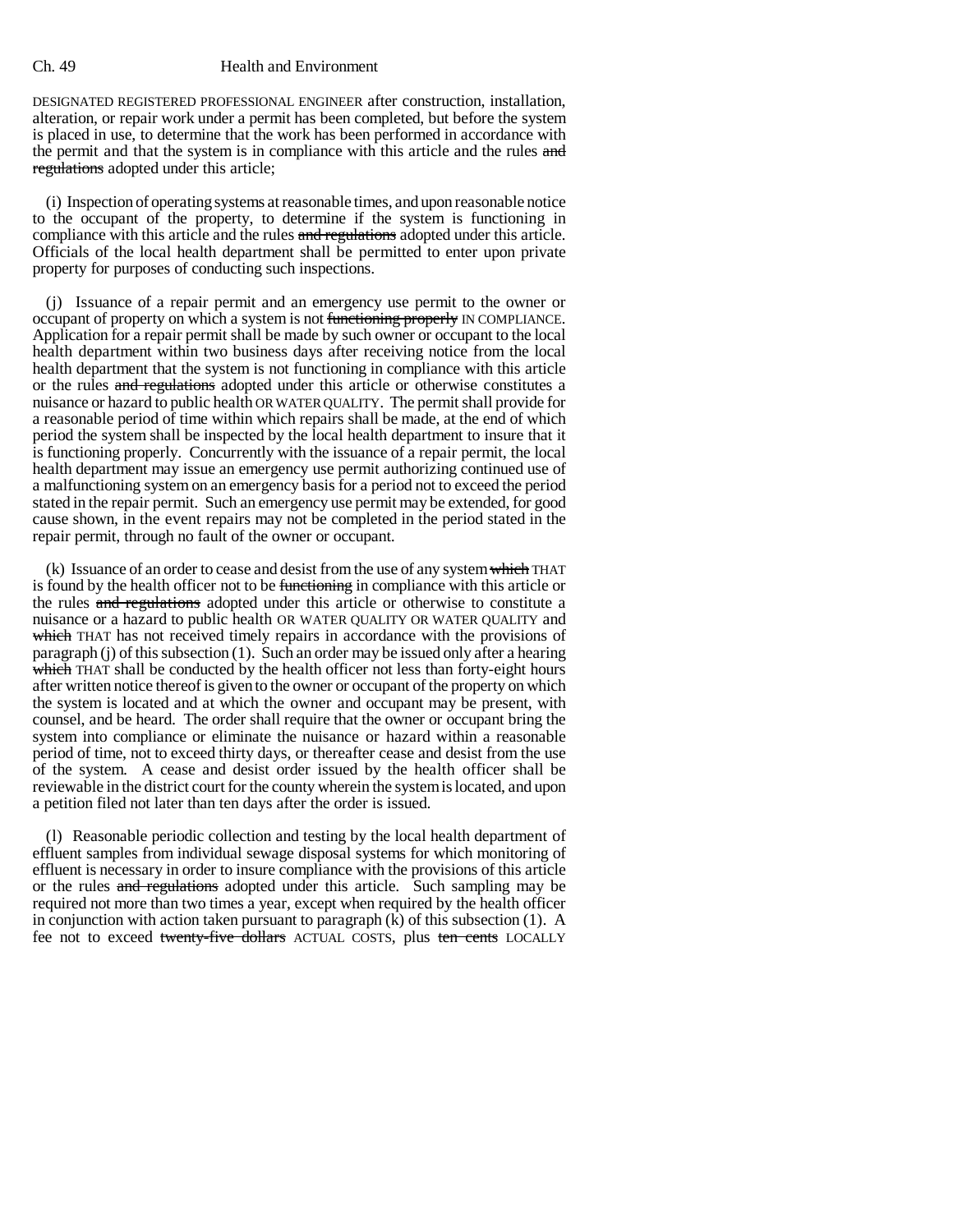Health and Environment Ch. 49

ESTABLISHED MILEAGE REIMBURSEMENT RATES for each mile traveled from the principal office of the local health department to the site of the system and return, may be charged by the local health department for each sample collected and tested, and payment of such charges may be stated in the permit for the system as a condition for its continued use. Any owner or occupant of property on which an individual sewage disposal system is located may request the local health department to collect and test an effluent sample from the system. The local health department may, at its option, perform such collection and testing services, and it shall be entitled to charge a fee not to exceed twenty-five dollars ACTUAL COSTS, plus ten cents LOCALLY ESTABLISHED MILEAGE REIMBURSEMENT RATES for each mile traveled from the principal office of the local health department to the site of the system and return, for each such sample so collected and tested.

(m) AT THE OPTION OF THE LOCAL BOARD OF HEALTH, maintenance and cleaning schedules and practices adequate to insure proper functioning of various types of individual sewage disposal systems. The local board of health may additionally require proof of proper maintenance and cleaning, in compliance with the schedule and practices adopted under this subsection (1), to be submitted periodically to the local health department by the owner of the system.

(n) Disposal of waste materials, removed from systems in the process of maintenance or cleaning, SEPTAGE at a site and in a manner which THAT does not create a hazard to the public health, a nuisance, or an undue risk of pollution.

**25-10-107. Fees.** (1) A LOCAL BOARD OF HEALTH MAY SET FEES FOR PERMITS. THE PERMIT FEES MAY BE NO GREATER THAN REQUIRED TO OFFSET THE ACTUAL AND DIRECT COST OF THE LOCAL HEALTH DEPARTMENT'S SERVICES. WITH RESPECT TO ANY PERMIT, THE FEE FOR SUCH PERMIT SHALL BE SET SO AS TO RECOVER, AS NEARLY AS CAN BE PRACTICALLY ESTABLISHED, THE COSTS ASSOCIATED WITH THAT PERMIT, AND MAY NOT EXCEED ONE THOUSAND DOLLARS. A LOCAL BOARD OF HEALTH MAY ALSO SET FEES FOR SOIL EVALUATION AND OTHER SERVICES AS REQUESTED BY THE APPLICANT. SUCH FEES MAY BE NO GREATER THAN REQUIRED TO OFFSET THE ACTUAL AND DIRECT COSTS OF SUCH SERVICES.

(2) LOCAL BOARDS OF HEALTH MAY SET FEES FOR PERCOLATION TESTS AND OTHER SOIL EVALUATION SERVICES THAT ARE PERFORMED BY THE LOCAL HEALTH DEPARTMENT. THE FEES MAY BE NO GREATER THAN REQUIRED TO OFFSET THE ACTUAL AND DIRECT COST OF SUCH SERVICES.

**25-10-108. [Formerly 25-10-107.] Performance evaluation and approval of systems employing new technology.** (1) Upon application by a systems contractor, a registered professional engineer, or a manufacturer of individual sewage disposal systems, the division may hold a public hearing to determine whether a particular design or type of system, based upon improvements or developments in the technology of sewage disposal and not otherwise provided for in paragraphs (e) to  $\overrightarrow{H}$ (k) of subsection (1) of section 25-10-105, has established a record of performance reliability which THAT would justify approval of applications for such systems by the health officer without mandatory review by the local board of health. If the division determines, based upon reasonable performance standards and criteria, that such reliability has been established, the division shall so notify each local board of health, and applications for permits for such systems may thereafter be acted upon by the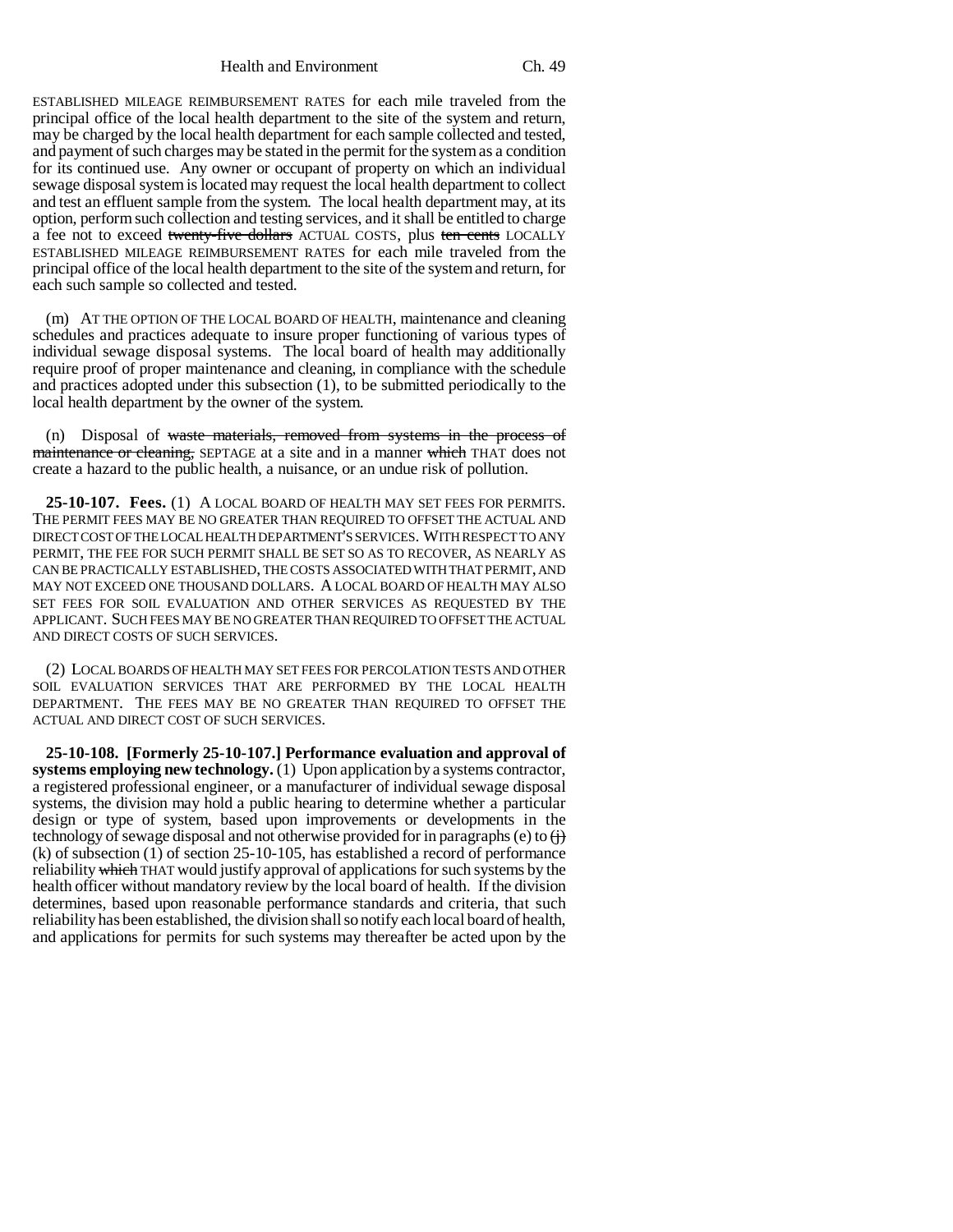health officer, or his THE HEALTH OFFICER'S designated representative, OR THE LOCAL BOARD OF HEALTH'S DESIGNATED REPRESENTATIVE, in the same manner as applications for systems described in section 25-10-105 (1) (e). The division shall not arbitrarily deny any person the right to a hearing on an application for a determination of reliability under the provisions of this section.

(2) Except for designs or types of systems which THAT have been approved by the division pursuant to subsection  $(1)$  of this section, the local board of health DEPARTMENT may approve an application for a type of system not otherwise provided for in paragraphs (e) to  $\overleftrightarrow{H}$  (k) of subsection (1) of section 25-10-105, only if the system has been designed by a registered professional engineer, and only if the application provides for the installation of a backup system, of a type described in said paragraphs or previously approved by the division under subsection (1) of this section, in the event of failure of the primary system. A local board of health DEPARTMENT shall not arbitrarily deny any person the right to consideration of an application for such a system and shall apply reasonable performance standards in determining whether to approve such an application.

**25-10-109. [Formerly 25-10-108.] Licensing of systems contractors and systems cleaners.** (1) The local board of health may adopt rules and regulations which THAT provide for the licensing of systems contractors. A fee not to exceed twenty-five dollars ACTUAL COSTS may be charged by the local health department for the initial license of a systems contractor. A fee not to exceed ten dollars ACTUAL COSTS may be charged by the local health department for a renewal of the license. Initial licensing and renewals thereof shall be for a period of not less than one year. The local board of health may revoke the license of a systems contractor for violation of the applicable provisions of this article or the rules and regulations adopted under this article or for other good cause shown, after a hearing conducted upon reasonable notice to the systems contractor and at which the systems contractor may be present, with counsel, and be heard.

(2) The local board of health may adopt rules and regulations which THAT provide for the licensing of systems cleaners, PURSUANT TO SECTION 25-10-106 (1). A fee not to exceed twenty-five dollars ACTUAL COSTS may be charged by the local health department for the initial license of a systems cleaner; a fee not to exceed ten dollars ACTUAL COSTS may be charged for the renewal of the license. Initial licensing and renewals thereof shall be for a period of not less than one year. The local board of health may SUSPEND OR revoke the license of a systems cleaner for violation of the applicable provisions of this article or the regulations RULES adopted under this article or for other good cause shown after a hearing conducted upon reasonable notice to the systems cleaner and at which the systems cleaner may be present, with counsel, and be heard.

**25-10-110. Enforcement by local health department and local board of health.** The primary responsibility for the enforcement of the provisions of this article and the regulations RULES adopted under this article shall lie with local health departments and local boards of health. In the event that a local health department or local board of health substantially fails to administer and enforce the provisions of this article and the rules and regulations adopted under this article, the department may assume such of the functions of the local health department or board of health as may be necessary to protect the public health AND WATER QUALITY.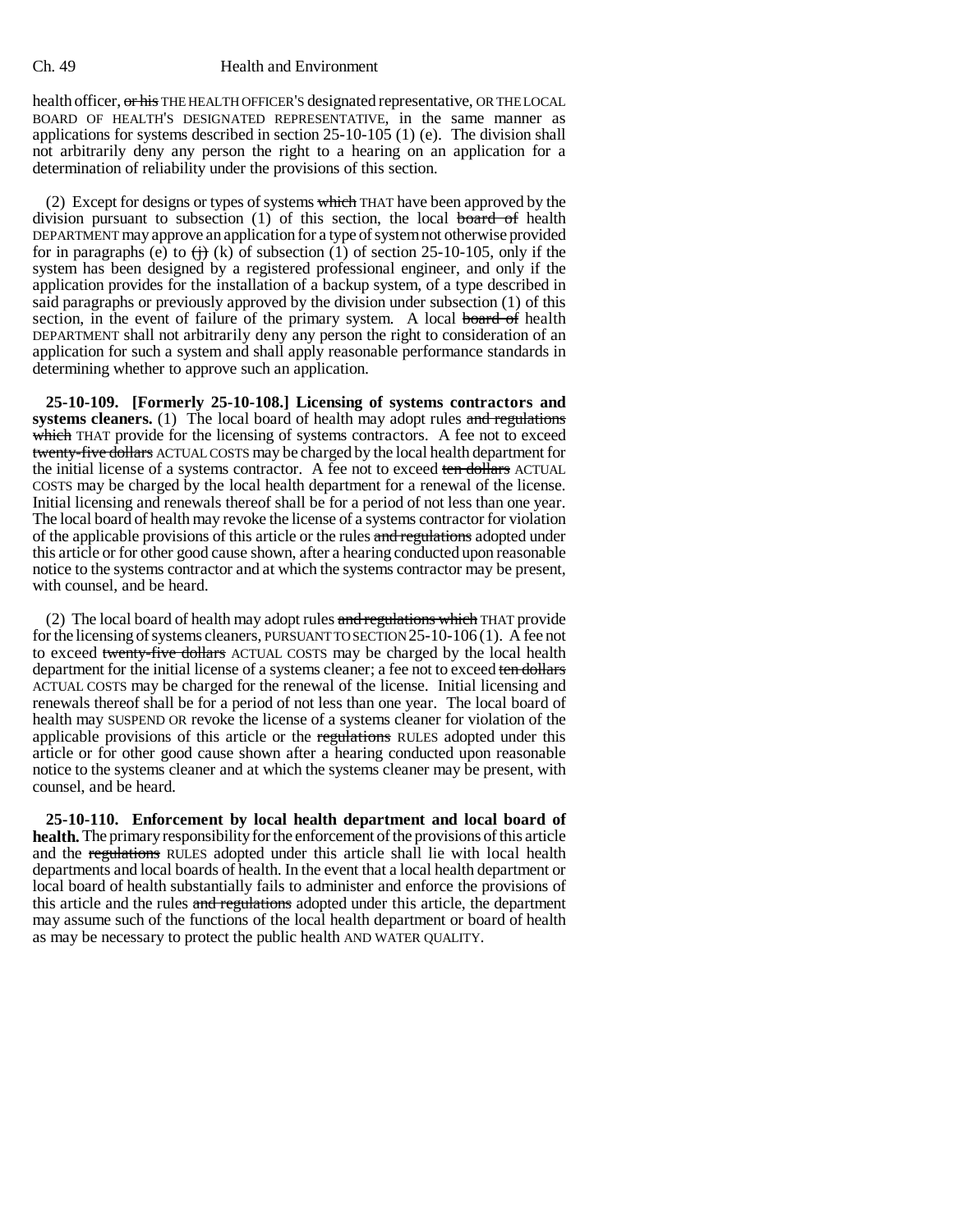**25-10-111. Prohibition of individual sewage disposal systems in unsuitable areas.** The local board of health may conduct a public hearing, after written notice to all affected property owners as shown in the records of the county assessor and publication of notice in a newspaper of general circulation, at least ten days prior to the hearing, to consider the prohibition of permits for individual sewage disposal systems in defined areas which THAT contain or are subdivided for a density of more than two dwelling units per acre. The local board of health may order such prohibition upon a finding that the construction and use of additional individual sewage disposal systems in the defined area will constitute a hazard to the public health OR WATER QUALITY. In such a hearing, the local board of health may request affected property owners to submit engineering and geological reports concerning the defined area and to provide a study of the economic feasibility of constructing a sewage treatment works.

**25-10-112. General prohibitions.** (1) No city, county, or city and county shall issue to any person a permit to construct or remodel a building or structure which THAT is not serviced by a sewage treatment works, until a permit for an individual sewage disposal system has been issued by the local health department.

(2) No city, county, or city and county occupancy permit shall be issued to any person for the use of a building which THAT is not serviced by a sewage treatment works until a final inspection of the individual sewage disposal system has been made by the local health department, as provided for in section 25-10-106 (1) (h), and the installation has received the approval of the local health department.

(3) No individual sewage disposal system presently in use  $\frac{1}{2}$  which THAT does not comply with the provisions of section 25-10-105 (1) (e) regarding minimum separation between the maximum seasonal level of the groundwater table and the bottom of an absorption system shall be permitted to remain in use without compliance with this article and the rules and regulations adopted under this article. later than October 1, 1975.

(4) Construction of cesspools, defined as covered underground receptacles which THAT receive untreated sewage from a building and permit the untreated sewage to seep into surrounding soil, is prohibited.

(5) Not more than one dwelling, commercial, business, institutional, or industrial unit shall be connected to the same individual sewage disposal system unless such multiple connection was specified in the application submitted and in the permit issued for the system.

(6) No person shall construct or maintain any dwelling or other occupied structure which THAT is not equipped with adequate facilities for the sanitary disposal of sewage without endangering the public health OR WATER QUALITY.

(7) ALL PERSONS SHALL DISPOSE OF SEPTAGE REMOVED FROM SYSTEMS IN THE PROCESS OF MAINTENANCE OR CLEANING AT AN APPROVED SITE AND IN AN APPROVED MANNER UNDER THIS ARTICLE.

**25-10-113. Penalties.** (1) Any person who commits any of the following acts or violates any of the provisions of this article commits a class 1 petty offense, as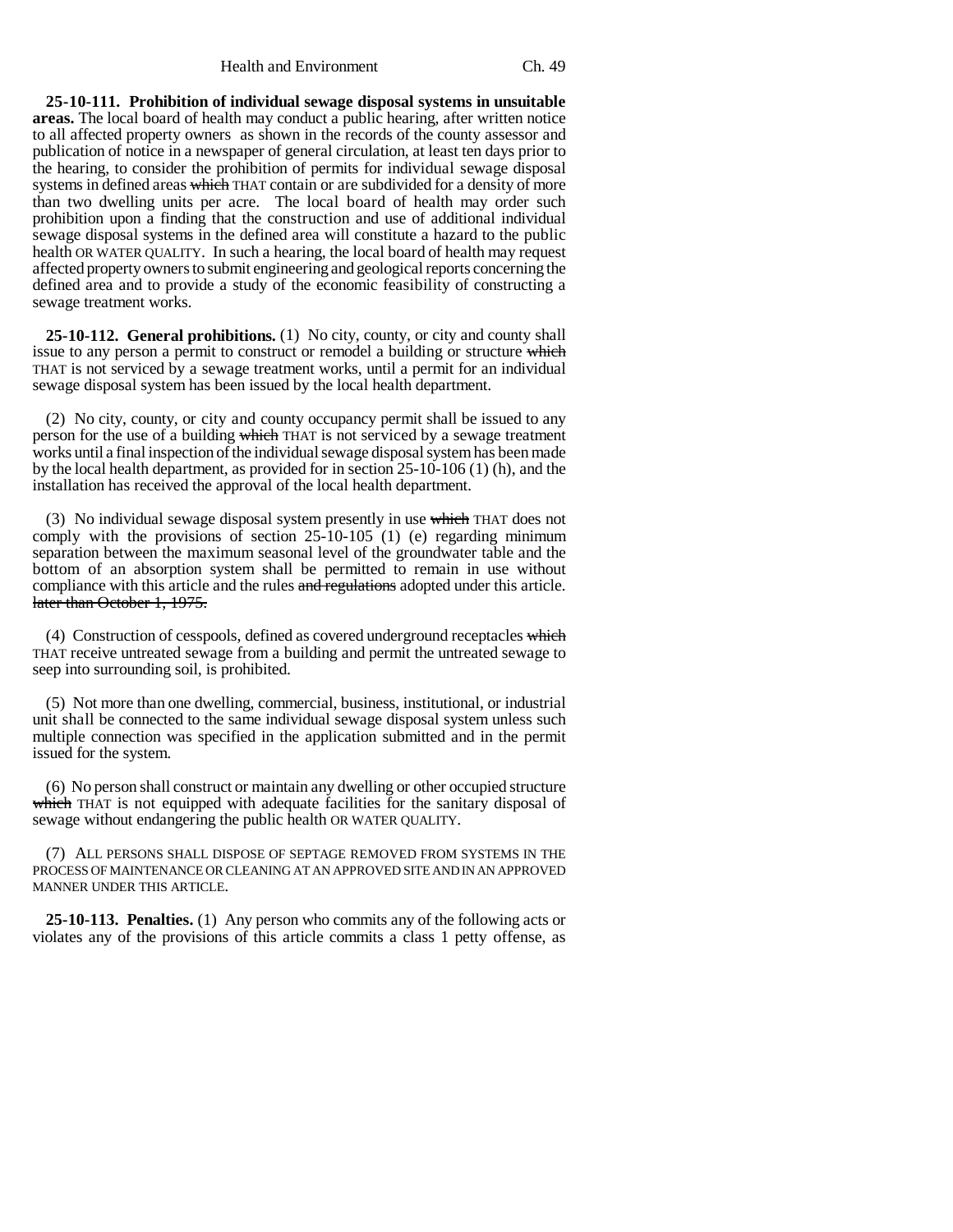defined in section 18-1-107, C.R.S.:

(a) Constructs, alters, installs, or permits the use of any individual sewage disposal system without first having applied for and received a permit as provided for in section 25-10-105 (1)  $(f)(g)$  or section 25-10-106;

(b) Constructs, alters, or installs an individual sewage disposal system in a manner which THAT involves a knowing and material variation from the terms or specifications contained in the application or permit;

(c) Violates the terms of a cease and desist order which THAT has become final under the terms of section  $25-10-106$  (1) (k);

(d) Conducts a business as a systems contractor without having obtained the license provided for in section  $25-10-108$  (1) 25-10-109 (1) in areas in which the local board of health has adopted licensing regulations pursuant to said section;

(e) Conducts a business as a systems cleaner without having obtained the license provided for in section  $25-10-108(2)$  25-10-109(2) in areas in which the local board of health has adopted licensing regulations pursuant to said section;

(f) FALSIFIES OR MAINTAINS IMPROPER RECORD KEEPING CONCERNING SYSTEM CLEANING ACTIVITIES NOT PERFORMED OR PERFORMED IMPROPERLY; OR

 $(f)$  (g) Willfully fails to submit proof of proper maintenance and cleaning of a system as required by rules and regulations adopted pursuant to section 25-10-106.

(2) UPON A FINDING BY THE LOCAL BOARD OF HEALTH THAT A PERSON IS IN VIOLATION OF THE PROVISIONS OF THIS ARTICLE OR THE RULES ADOPTED AND PROMULGATED PURSUANT TO THIS ARTICLE, THE LOCAL BOARD OF HEALTH MAY ASSESS A PENALTY OF UP TO FIFTY DOLLARS FOR EACH DAY OF VIOLATION. IN DETERMINING THE AMOUNT OF THE PENALTY TO BE ASSESSED, THE LOCAL BOARD OF HEALTH SHALL CONSIDER THE SERIOUSNESS OF THE DANGER TO THE HEALTH OF THE PUBLIC CAUSED BY THE VIOLATION, THE DURATION OF THE VIOLATION, AND WHETHER THE PERSON HAS PREVIOUSLY BEEN DETERMINED TO HAVE COMMITTED A SIMILAR VIOLATION.

(3) A PERSON SUBJECT TO A PENALTY ASSESSED PURSUANT TO SUBSECTION (2) OF THIS SECTION MAY APPEAL THE PENALTY TO THE LOCAL BOARD OF HEALTH BY REQUESTING A HEARING BEFORE THE APPROPRIATE BODY. SUCH A REQUEST SHALL BE FILED WITHIN THIRTY DAYS AFTER THE PENALTY ASSESSMENT IS ISSUED. A HEARING BEFORE THE LOCAL BOARD OF HEALTH PURSUANT TO THIS SUBSECTION (3) SHALL BE CONDUCTED IN ACCORDANCE WITH SECTION 24-4-105, C.R.S.

**SECTION 2. Effective date - applicability.** This act shall take effect July 1, 1997, and shall apply to offenses committed on or after said date.